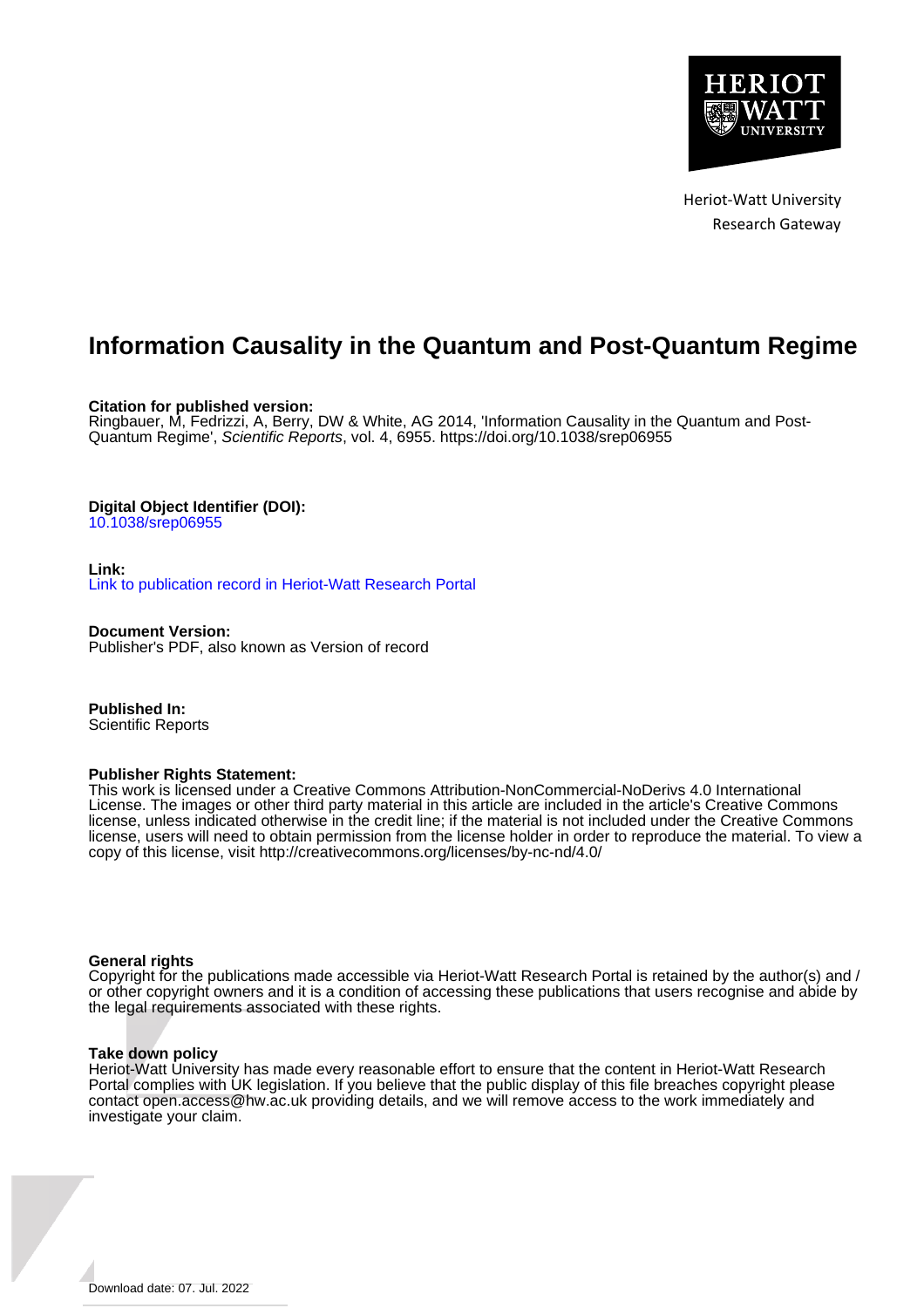# SCIENTIFIC REPCRTS

## **OPFN**

SUBJECT AREAS: QUANTUM INFORMATION

QUANTUM SIMULATION

QUANTUM MECHANICS SINGLE PHOTONS AND QUANTUM EFFECTS

> Received 7 October 2014

**Accepted** 20 October 2014 Published 7 November 2014

Correspondence and requests for materials should be addressed to M.R. (ringbauer. martin@gmail.com)

# Information Causality in the Quantum and Post-Quantum Regime

Martin Ringbauer<sup>1,2</sup>, Alessandro Fedrizzi<sup>1,2</sup>, Dominic W. Berry<sup>3</sup> & Andrew G. White<sup>1,2</sup>

1 Centre for Engineered Quantum Systems, School of Mathematics and Physics, University of Queensland, Brisbane, QLD 4072, Australia, <sup>2</sup>Centre for Quantum Computer and Communication Technology, School of Mathematics and Physics, University of Queensland, Brisbane, QLD 4072, Australia, <sup>3</sup>Department of Physics and Astronomy, Macquarie University, Sydney, NSW 2109, Australia.

Quantum correlations can be stronger than anything achieved by classical systems, yet they are not reaching the limit imposed by relativity. The principle of information causality offers a possible explanation for why the world is quantum and why there appear to be no even stronger correlations. Generalizing the no-signaling condition it suggests that the amount of accessible information must not be larger than the amount of transmitted information. Here we study this principle experimentally in the classical, quantum and post-quantum regimes. We simulate correlations that are stronger than allowed by quantum mechanics by exploiting the effect of polarization-dependent loss in a photonic Bell-test experiment. Our method also applies to other fundamental principles and our results highlight the special importance of anisotropic regions of the no-signalling polytope in the study of fundamental principles.

uantum mechanics is one in a large class of theories which are consistent with relativity in the sense that<br>they do not allow signals to be sent faster than the speed of light. Many of these theories exhibit strong<br>non-loc they do not allow signals to be sent faster than the speed of light. Many of these theories exhibit strong non-local correlations between distant particles that cannot be explained by the properties of the individual particles alone. Surprisingly, quantum mechanics is not the most non-local among them, which raises the question about the physical principle that singles out quantum mechanics and sets the limit on the possible strength of correlations in nature.

Here we experimentally address this fundamental question by testing the principle of information causality in the classical, quantum and post-quantum regime. While the no-signaling principle limits the speed with which distant parties can communicate, information causality states that the accessible information cannot be more than the information content of a communicated message, no matter what other shared resources are used. Both classical and quantum mechanics satisfy this principle, while it is violated by most post-quantum theories<sup>1</sup>.

We experimentally emulate correlations of various strengths from classical to almost maximally non-local and demonstrate a violation of the principle of information causality in the case where the simulated correlations are beyond the quantum regime. Apparent super-quantum correlations are, in our approach, a consequence of the non-unitary evolution of quantum states when subjected to polarization-dependent loss with post-selection<sup>2</sup>. For moderate loss, we find that initially entangled states can result in super-quantum correlations, while unentangled states still appear classical. For higher loss on the other hand we observe super-quantum correlations even for classical input states.

No-signaling resources can formally be treated as pairs of black boxes shared between arbitrarily separated Alice and Bob<sup>3</sup>, see Fig. 1a). Each box has a single input and output and the correlation between them is only restricted by the no-signaling principle. This means that the local outcome only depends on the local input, such that Alice cannot learn anything about Bob's input from only her output.

A typical quantum example of such a resource is a pair of entangled particles, shared between Alice and Bob, where inputs correspond to measurement settings and outputs to measurement outcomes. Since the work of John Bell—and numerous subsequent confirming experiments—it is now widely accepted that these particles exhibit non-local correlations, which have no classical explanation. Under the no-signaling constraint alone, however, there are even stronger non-local correlations than quantum entanglement<sup>4</sup>. The maximum that is compatible with relativity is achieved by the so-called Popescu-Rohrlich (PR)-box<sup>4</sup>, characterized by perfect correlations of the form  $A\oplus B = ab$ , between Alice's and Bob's inputs a and b and outputs A and B, respectively. Here  $\oplus$  denotes addition modulo 2, equivalent to the logical XOR, where  $A \oplus B = 0$  when  $A = B$  and 1 otherwise.

A convenient operational way of quantifying non-locality is the Clauser-Horne-Shimony-Holt (CHSH) inequality<sup>5</sup>. This experimentally testable reformulation of Bell's inequality is satisfied by any correlation that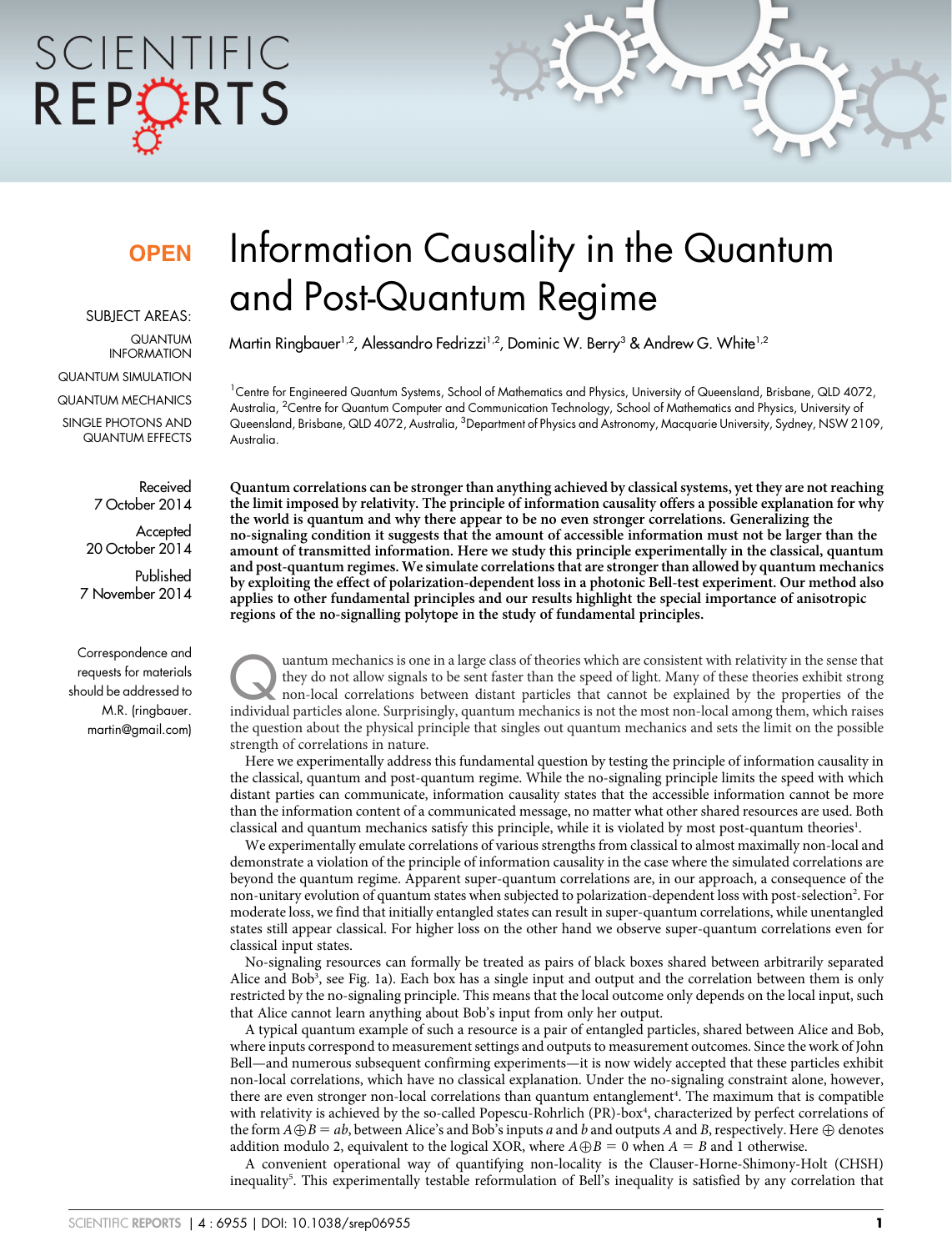

Figure 1 | Illustration of the information causality protocol. (a) A general no-signaling resource is given by a space-like separated (indicated by the dashed line) pair of black boxes producing local outputs A and B for Alice and Bob, when they input  $a$  and  $b$ , respectively. In the case of a PR-box the outputs of the left (L) and right (R) box would be perfectly correlated according to  $A \oplus B = ab$ . The inputs and outputs depicted here correspond to the simplest instance of the information causality protocol. (b) Example of the multilevel information causality protocol for  $n = 2$ . Alice has a list of N bits  $a_i$  and Bob tries to guess the bit  $a_3$  (shown in bold, red) using  $N-1=3$  pairs of shared black boxes on  $n=2$  levels (corresponding boxes labeled  $L$ 0/R0,  $L$ 1/R1,  $L$ 2/R2). Bob's inputs  $b_i$  and choice of boxes are determined by the binary decomposition

thore or  $b=\sum_{k=0}^{n-1} b_k 2^k$ . From his outputs  $B_1, B_2$  and Alice's 1-bit message M Bob computes a final guess G for Alice's bit  $a<sub>b</sub>$ . Note that Bob only needs to use one box on each level and ignores the outputs of all the other boxes. Hence, his input to these boxes can be arbitrary and in the experiment we chose to use the same input for all boxes on one level.

can be described by a local hidden variable model. Such models are a description of correlations that can arise in classical systems, but cannot describe non-local correlations obtained from e.g. entangled quantum states. Written in terms of correlations of the form  $A \oplus B$  $=$  ab the inequality takes the form

$$
S = \sum_{a=0}^{1} \sum_{b=0}^{1} P(A \oplus B = ab | a, b) \le 3.
$$
 (1)

Here  $P(A \oplus B = ab \mid a, b)$  denotes the probability for obtaining outputs A, B, which satisfy  $A \oplus B = ab$  given the inputs a for Alice and b for Bob. While this inequality is satisfied by any classical correlations, it can be violated in the quantum case. This violation,  $\frac{1}{100}$  correlations, it can be violated in the quantum case. This violation, bound<sup>6</sup>. Note, that inequality (1) is presented here in a slightly different form than conventionally<sup>5</sup>, where the classical bound is 2 and erent form than conventionally , where the classical bound is 2 and<br>Tsirelson's bound is  $2\sqrt{2}$ . They are, however, linearly related and the difference is a simple rescaling of S.

Despite being a simple consequence of the mathematical formalism of quantum mechanics, it is unclear what the physical motivation is for this seemingly sub-optimal limit on the strength of quantum correlations. In fact even the algebraic maximum  $S = 4$ can be achieved (by the PR-box) without violating the no-signaling principle.

This principle is physically motivated by the fact that, according to special relativity, faster-than-light information transfer would allow information to be sent backwards in time and thus violate causality. Nevertheless, it does not explain why super-quantum correlations such as the PR-box are incompatible with quantum mechanics and seem not to exist in nature. A possible explanation is offered by the principle of information causality—a generalization of no-signaling—which states that there cannot be more information available than was transmitted<sup>7</sup>.

This can be understood on the basis of the following elementary information-theoretic protocol: Bob tries to gain information from a set of data that is only known to Alice. The parties are allowed to use an arbitrary amount of shared no-signaling resources, but may not communicate more than m classical bits. In this case, the information causality principle states that the amount of information accessible to Bob should be limited to  $m$  classical bits<sup>7</sup>.

In the simplest instance, Alice has a set of two bits  $\{a_0, a_1\}$  and Bob wants to guess one of them, which we denote  $a_b^s$ , see Fig. 1a). Alice and Bob then input  $a_0 \oplus a_1$  and b into their respective black box and obtain outputs A and B. From this output Alice computes an  $m = 1$ bit message  $M = A \bigoplus a_0$  and sends it to Bob, who calculates his guess for Alice's bit as  $G = M \oplus B = a_0 \oplus A \oplus B$ . In the case of a shared PR-box, Bob can guess either one of Alice's bits perfectly, since in that case  $A \oplus B = ab$  and thus  $G = a_0 \oplus b(a_0 \oplus a_1)$ .

In the more general case considered here, Alice has a dataset  $\{a_0,$ ...  $a_{N-1}$ } of  $N = 2^n$  bits and Bob wants to guess the bit with index  $b=\sum_{k=0}^{N-1} b_k 2^k$ . As discussed in Ref. 7, Alice and Bob can achieve this task by using a nested version of the protocol outlined above, with  $N - 1$  black boxes on n levels and 1 bit of classical communication.

The protocol is illustrated in Fig. 2b) for the case  $n = 2$ . From every output Alice computes a temporary message  $M_{k,i}$ , where k denotes the level and i the number of the box on that level. Since she is only allowed 1 bit of communication, she uses these temporary messages as the inputs for the boxes on the next-lower level and only sends the final message to Bob. Depending on  $b_n$  Bob then decodes either  $M_{n-1,1}$  or  $M_{n-1,2}$  and then moves on to the next-higher level until he reaches the bit of interest.

Bob's success can then be quantified by

$$
I = \sum_{k=0}^{N-1} I(a_k : G | b = k),
$$
 (2)

where  $I(a_k : G | b = k)$  is the Shannon mutual information between the  $k$ <sup>th</sup> bit of Alice's list and Bob's guess for it<sup>7</sup>. This quantity can further be bounded as

$$
I \ge \sum_{k=0}^{N-1} 1 - h(P_k),
$$
\n(3)

where  $h(P_k)$  is the binary entropy of the success probability  $P_k$  for guessing the  $k$ <sup>th</sup> bit.

### **Results**

Experimentally, we generate apparent super-quantum correlations based on the effect of polarization-dependent loss in a post-selected Bell-test experiment<sup>2</sup>, see Fig. 2a). We use photon pairs created from a continuous-wave pumped spontaneous parametric down-conversion source in a polarization Sagnac design<sup>9,10</sup>, as illustrated in Fig. 2b). Using this approach we obtain photon pairs with very high efficiency and in a continuously tunable fashion that enables us to produce any bipartite quantum state<sup>11</sup>.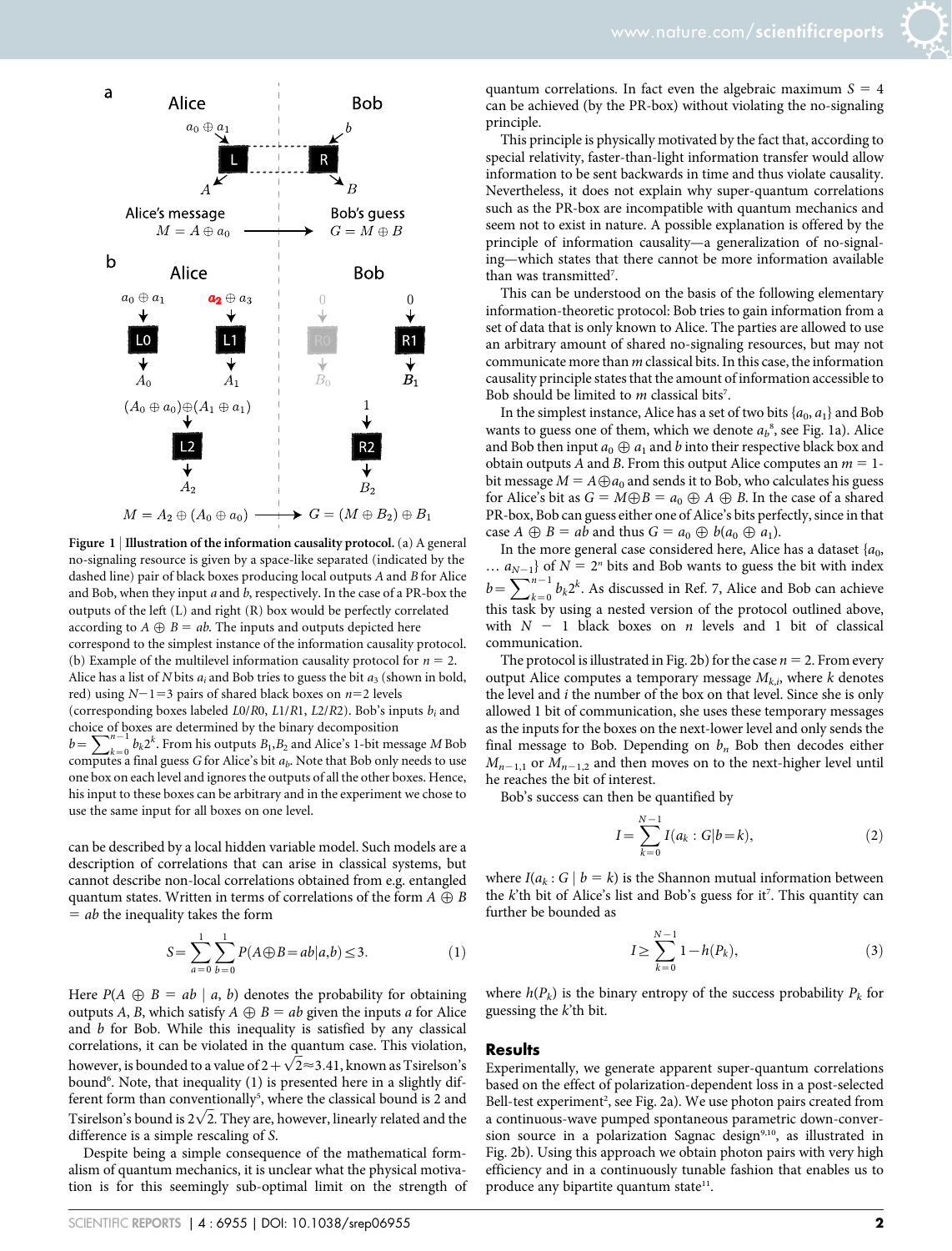

Figure 2 | The experimental approach. (a) Pairs of single photons are created at the source and are subjected to polarization-dependent loss before Alice and Bob perform their measurements. (b) The photon-source used in the experiment is spontaneous parametric down-conversion in a 10 mm long periodically poled KTiOPO<sub>4</sub> (ppKTP) crystal inside a polarization Sagnac interferometer using a grating stabilized continuous wave pump laser (L) at a wavelength of  $\lambda = 410$  nm. By controlling the phase and polarization of this laser and adjusting the additional half-wave-plate in Bob's arm of the source, HWP3, any two-qubit states can be produced. (c) Polarization-dependent loss is introduced to the system in a controllable way using an interferometer based on calcite beam displacers (BD), which split the horizontal and vertical polarization components into two spatial modes. The two HWPs in the interferometer are set to rotate the polarization by  $90^\circ$ , which ensures equal path-length of the two spatial modes upon recombination at the second set of BD. The degree of loss for each polarization is then proportional to the offset of the corresponding HWP from this setting. Finally, a series of quarter-wave plates (QWP), HWP and polarizing beam splitter (PBS) is used to perform the Bell measurements. Note: additional polarizers may be introduced before the interferometer to produce high quality separable states.

In particular, we used the maximally entangled state  $|\psi^+\rangle =$  $\frac{d\mathbf{F}}{dt}$  (|H||V) + |V||H))  $\sqrt{2}$  as the initial state, where |H/V) represent horizontal and vertical polarization, respectively. For comparison, we also considered the corresponding fully decohered and thus separable state  $\rho_{\rm sep} = (|HV\rangle\langle HV| + |VH\rangle\langle VH|)/2$ . This state was produced as a mixture of the two pure state components  $|HV\rangle$  and  $|VH\rangle$ by probabilistically mixing the respective coincidence counts.

The initial state is then subjected to polarization-dependent loss, introduced to the system by means of a Jamin-Lebedev polarizationinterferometer, which allows individual control of the degree of loss for each polarization mode for both Alice and Bob, see Fig. 2c). In the symmetric case considered here the loss was parametrized by a single parameter  $\kappa$ , where  $\kappa=0$  corresponds to the loss-free scenario and  $\kappa=1$  means complete loss of one polarization. With this setup we simulated correlations of increasing strength, ranging from classical to quantum and close to maximal non-signaling as discussed in detail in the methods section.

Using these correlations we investigated the information causality protocol on up to four levels (corresponding to a 16-bit data-set for Alice) with 1-bit of communication. Crucially, we implemented the protocol in Fig. 1b) on a shot-by-shot basis, rather than estimating the performance from coincidence probabilities. For this we used an AIT-TTM8000 time-tagging module with a temporal resolution of 82 ps to register the single photon counts for all possible outcomes. From this data, using passive feed-forward, i.e. at the processing stage, we were able to reconstruct over  $10<sup>5</sup>$  individual trials of the protocol for each of the 21 settings of uniformly increasing  $\kappa$ .

At a correlation strength of  $S=3.874(5)$ , the information available to Bob is at least  $I \ge 1.86(2)$  bits, despite only receiving 1 bit from Alice. For four nesting levels of the protocol we establish lower bounds as high as  $I \geq 7.47(11)$  bit, which violates the information causality inequality  $I \leq 1$  by almost 60 standard deviations. Similarly for weaker correlations, Bob has more information available than contained in Alice's message for all nesting levels as soon as the correlation strength surpasses  $S \approx 3.5$ . The fact that this value is

significantly higher than Tsirelson's bound of  $S_{\Omega} \approx 3.41$  emphasizes that the quantity I only recovers this bound in the asymptotic limit  $n \rightarrow \infty$ .

In the following we therefore consider an alternative figure of merit, motivated by identifying the protocol in Fig. 1b) as a special case of a so-called random access code<sup>12</sup>. Using similar ideas as in Ref. 7, the efficiency of this task can be bounded by

$$
\eta = \sum_{k=0}^{N-1} (2P_k - 1)^2 \le 1,\tag{4}
$$

which thus also encompasses the principle of information caus- $\text{ality}^{12}$ . This bound, however, can indeed be saturated by quantum states for any size of Alice's dataset, as illustrated in Fig. 3. Note that our data violates the bound before the correlations surpass Tsirelson's bound. This is a result of a slight anisotropy in the simulated correlations due to experimental imperfections and a resulting bias for certain data-sets. It is not present when considering isotropic correlations, see Fig. 3b). Crucially, this highlights the dependence of both figures of merit (3) and (4) to the specific random choice of Alice's data-set.

In particular, the separable state used in the simulation produces entanglement-like correlations for one measurement choice of Alice and uncorrelated outputs for the other, see Supplementary Figure S1. Hence, depending on the choice of data-set the figures of merit  $\eta$  and I might resemble the behavior expected for an entangled state, for a completely mixed state or, for higher nesting level, anything inbetween. Only when averaging over all possible datasets,  $\{a_i\}$ , for a given level or employing the ''depolarization'' protocol introduced in Ref. 13 to make the correlations isotropic without changing the CHSH value, can the quantities (3) and (4) be used as reliable figures of merit, see Supplementary Fig. S1 and S2. Note, however, that anisotropic super-quantum correlations (averaged over all datasets) do not necessary violate Tsirelson's bound. In this case the principle of information causality cannot be probed using the depolarization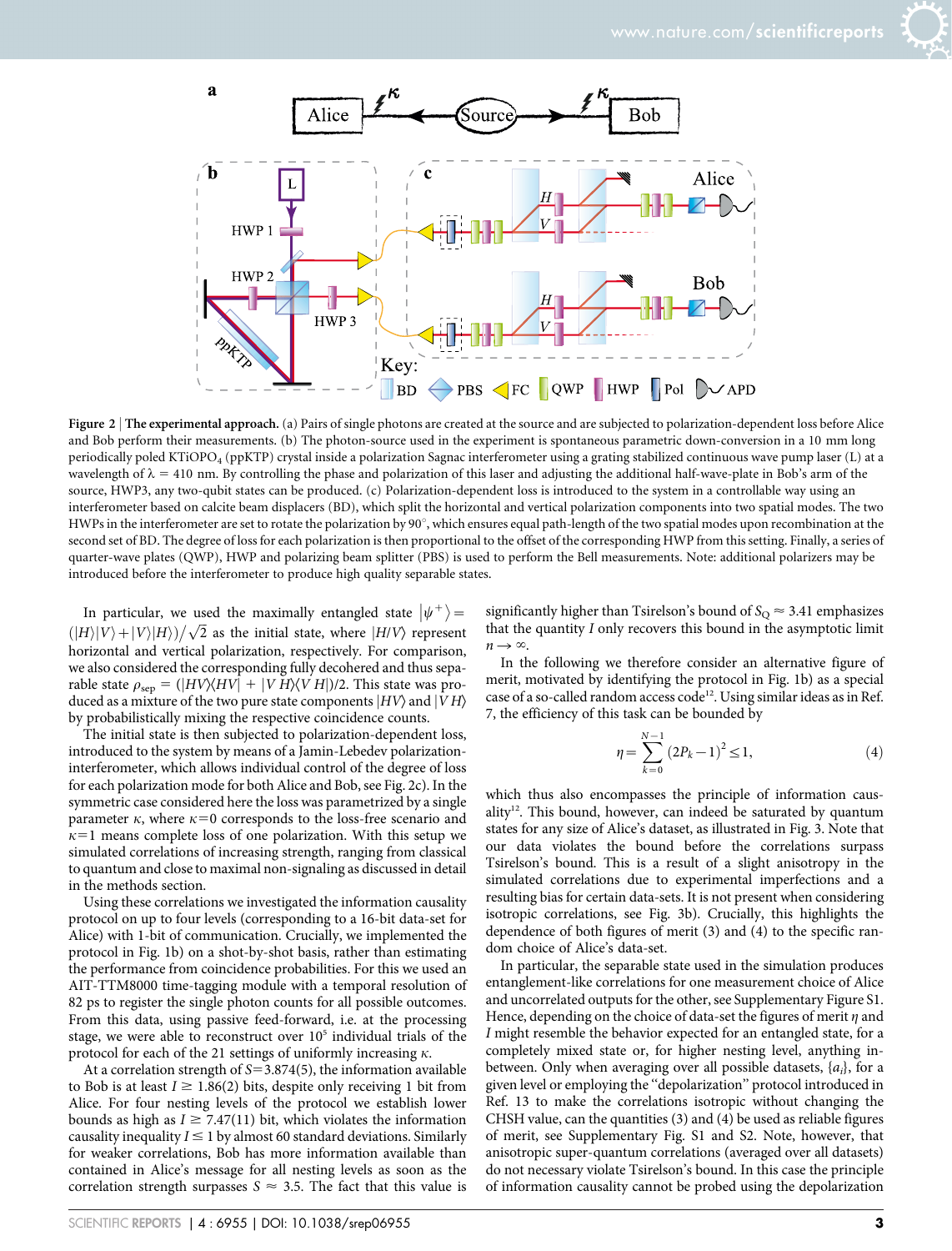



Figure 3 | Experimental results for the efficiency in the information causality protocol. (a) Shown is the efficiency of the protocol for increasing strength of correlation, see methods section. The data points represent  $n = 1$  (blue circles),  $n = 2$  (red squares),  $n = 3$  (yellow diamonds) and  $n = 4$  (green triangles) levels in the protocol, where at each level a random dataset  $\{a_i\}$  was used. Error-bars represent the standard deviation of 5 individual runs of every protocol. The lines correspond to theoretical expectations for the given correlation strength. (b) A zoom into the region where our data violates Tsirelson's bound (indicated by the grey, vertical line). Our data violates the bound of  $\eta \leq 1$  already before the correlation strength surpasses Tsirelson's bound, which is a result of a finite sample size and the particular choice of random dataset, see Supplementary Discussion. In the right panel, the same plot for isotropic correlations obtained from using the protocol of Ref. 13 shows very good agreement with the theoretical predictions.



Figure 4 <sup>|</sup> Experimental results. Shown are the experimentally obtained values for the CHSH-parameter S for both the entangled state  $|\psi^{+}\rangle$  (blue circles) and the separable state  $\rho_{\rm sep}$  (red squares), together with the theoretical predictions (blue and red lines, respectively) for these states, versus the amount of polarization-dependent loss as parametrized by  $\kappa$ . The gray dashed line represents the theoretical expectation for the optimal separable state for a given amount of loss. In the experiment we observe a violation of Tsirelson's bound for  $\kappa \ge 0.3$ . Interestingly, we identify a region (0.3  $\leq$   $\kappa$   $\leq$  0.372) where the quantum bound of the inequality is violated, while the classical bound still holds for all separable states. With the chosen, fixed, separable state  $\rho_{\rm sep}$  we observe a first violation at  $\kappa = 0.5$ . Errors from a Monte-Carlo sampling of the Poissonian counting statistics are not visible on the scale of this plot.

approach, since it would result in isotropic correlations and information causality would not be violated.

### **Discussion**

In contrast to the full set of no-signaling correlations, and the set of classical correlations, which both have the form of a well-characterized polytope, much less is known about the quantum set $3,14$ . Understanding the set of quantum correlations theoretically and characterizing it experimentally should thus be a primary aim from a practical as well as a fundamental perspective. Information causality, which has been proposed as a physical principle to reconstruct the set of quantum correlations, has already proven successful in recovering the famous Tsirelson bound. This limit of quantum correlations, however, is only one extremal point on the continuous boundary and there exist correlations below it, which nevertheless do not admit a quantum description<sup>1</sup>. Information causality also rules out such correlations for some 2-dimensional slices of the full (8-dimensional) no-signaling polytope, while it does not for other slices<sup>1</sup>. This shortcoming, nevertheless is not definite and might just be a result of a suboptimal protocol in Fig. 1b).

A violation of information causality would in particular imply that the tested theory does not admit a suitable measure of one of the most elementary information theoretic quantities: entropy<sup>12,15</sup>. Such a measure is assumed to be consistent with the classical limit and such that the entropy change  $\Delta H$  of a composite system XY satisfies  $\Delta H(XY) \geq \Delta H(X) + \Delta H(Y)$  under local evolution of the subsystems X and Y. Hence, a failure of these requirements could be interpreted as allowing for the generation of non-local correlations via local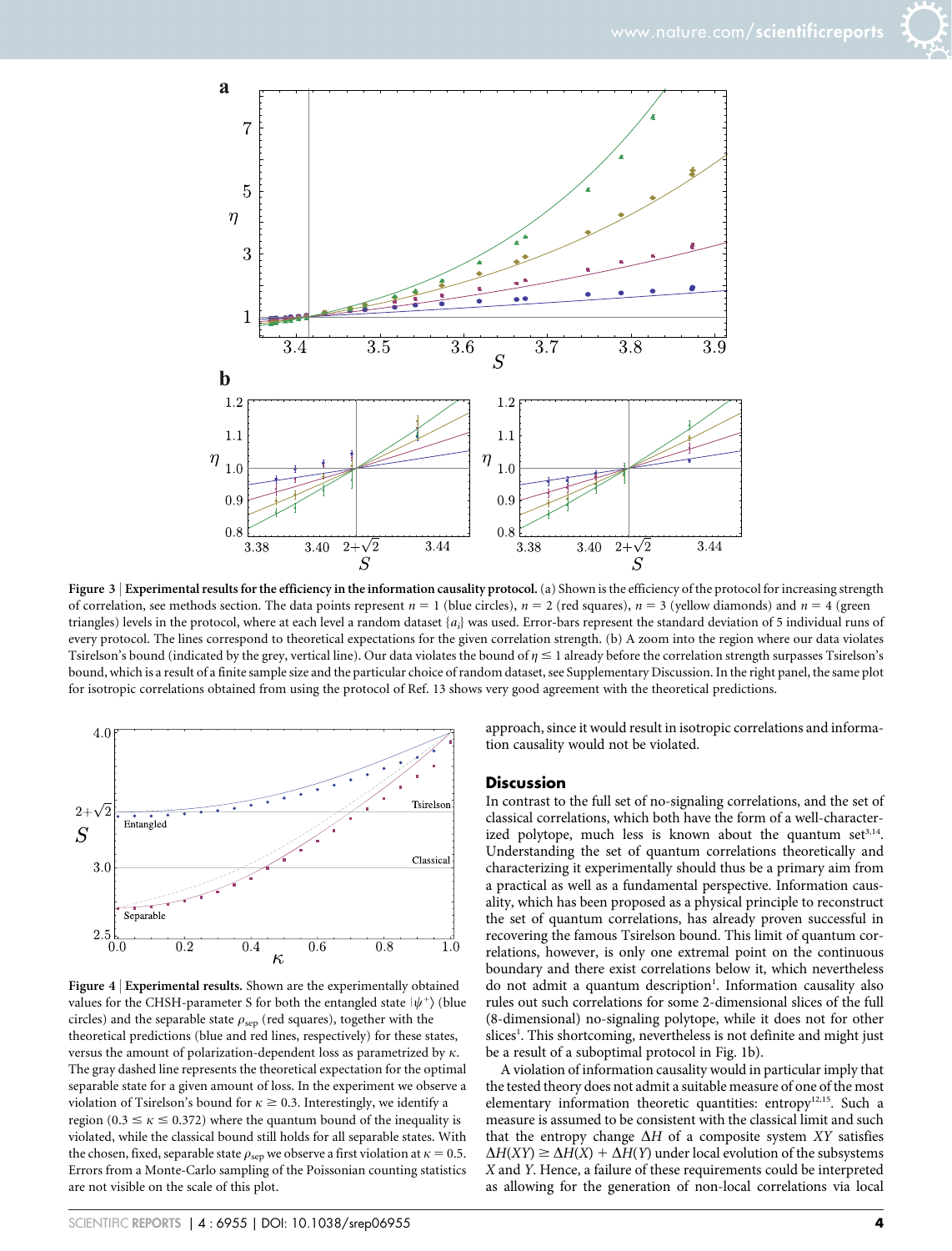transformations. Similar consequences might also arise from the violation of alternatives to information causality, which are more or less successful in recovering part of the quantum boundary. Examples include the principles of local orthogonality<sup>16</sup>, the requirement that the theory has a suitable classical  $\lim_{t \to \infty} t^{17}$  or that certain communication<sup>18-20</sup> or computational tasks<sup>21</sup> are non-trivial.

Our method of simulating super-quantum correlations could be adapted to explore some of these alternative principles as well. Of particular interest, however, would be a test of information causality in the multipartite case, since most of the above principles are formulated in the bipartite setting, which is bound to fail in recovering the full quantum boundary due to the existence of multipartite superquantum correlations, which obey every bipartite principle<sup>22,23</sup>. While there are studies of information causality for higher-dimensional systems, which strengthen its position as a physical principle that determines quantum correlations<sup>24</sup>, a suitable generalization to the multipartite case is still an open problem.

As highlighted by our experiment, special focus has to be put on anisotropic regions of the no-signaling polytope. Specifically we find that the introduced figures of merit are not valid in a single instance of the protocol and have to be averaged over all possible datasets or estimated from the depolarized, isotropic data. This subtle, but very important detail is clearly highlighted by our experimental results, where we show how even a small amount of imbalance can result in a violation of the principle by quantum states for a specific choice of parameters, while obeying the principle on average.

### Methods

Examining the results of a CHSH-inequality test make it clear where our data crosses the boundary of the quantum set. In our investigation we focused on the scenario of a fixed maximally entangled state  $|\psi_+\rangle$  in situations with different amounts of loss, as shown in Fig. 4. We further considered the state  $\rho_{\rm sep}$ , which resembles the state  $|\psi_{+}\rangle$ after full decoherence as might happen during propagation between Alice and Bob. This allows for an intuitive comparison between the entangled and unentangled case.

The tested inequality has the form of a CHSH-inequality with measurements in the <code>YZ-plane</code> of the Bloch sphere. For the lossless case  $\kappa=$  0, Alice's and Bob's measurements can be viewed as the application of appropriate basis-rotations (around the X-axis) followed by projective measurements in the  $|H/V\rangle$ -basis. These rotations can also be seen as phase-gates in the diagonal polarization basis  $|\pm\rangle = \frac{1}{\sqrt{2}} (|H\rangle \pm |V\rangle)$ .

In the case where polarization dependent loss is present, these phase-gates become non-unitary. They act as the identity on the state

 $|u\rangle = (\sqrt{1+k}|H\rangle + \sqrt{1-k}|V\rangle)/\sqrt{2}$  and impose a phase on the non-orthogonal

state  $\ket{w} = \left(\sqrt{1+\kappa}|H\rangle - \sqrt{1-\kappa}|V\rangle\right)/\sqrt{2}$ , where  $\kappa = \langle u|\psi\rangle$ . The precise relation

between  $\kappa$  and the degree of loss is discussed in Ref. 2. As non-unitary operations can only be performed non-deterministically, postselection on success is required, which results in the observation of apparent super-quantum correlations. Finally, we use the first step of the depolarization procedure in Ref. 13 to symmetrize the simulated correlations, while preserving their possible anisotropy.

Curiously, we note that moderate polarization-dependent loss can lead to superquantum correlations for entangled states without invalidating the CHSH inequality for separable states, as suggested in Ref. 2. This observation even holds when optimizing the separable state for maximal CHSH-value, for each degree of loss<sup>2</sup>. Note, however, that these results were obtained using the same measurements for both separable and entangled states, whereas arbitrary hidden variable theories would allow arbitrary measurements.

Figure 2 illustrates the obtained values of the CHSH parameter S and compares them to the ideal case, which, for the initially entangled state, is described by

$$
S_{|\psi_{+}\rangle}(\kappa) = 3 \frac{\kappa^{2} - \cos\frac{\Theta}{2}}{2\left(1 - \kappa^{2} \cos\frac{\Theta}{2}\right)} - \frac{\kappa^{2} - \cos\frac{3\Theta}{2}}{2\left(1 - \kappa^{2} \cos\frac{3\Theta}{2}\right)} + 2.
$$
 (5)

Here  $\Theta$  is a function of  $\kappa$ , which can be analytically approximated by  $\Theta = \pi(17 +$  $cos(\pi \kappa)$ /12, as discussed in Ref. 2.

We experimentally violate Tsirelson's bound by more than 7 standard deviations, S=3.423(1) at a loss parameter of  $\kappa$ =0.3. At this point, the achieved value for the unentangled state,  $S=2.821(2)$ , is indeed well below the classical bound of 3 and even the optimal unentangled state does not violate the inequality until  $\kappa \approx 0.37$ . In the region  $0.3 \le \kappa \le 0.37$  it is therefore possible to exploit super-quantum correlations from entangled states while unentangled states still appear classical. With increasing loss, both states eventually violate Tsirelson's bound and approach the numerical maximum of  $S = 4$ , with experimental values of  $S = 3.9341(6)$  and  $S = 3.929(2)$  for

the entangled and separable state, respectively. The increasing deviation from the theoretical predictions in Fig. 4 is a result of the decreasing signal-to-noise ratio in the single-photon detectors for high-loss settings.

Related experiments have observed apparent violations of Tsirelson's bound as a consequence of explicit violations of the detection loophole25 or the fair-sampling assumption<sup>26</sup>. The latter is in fact typically violated if the quantum system of interest has more (possibly) correlated degrees of freedom than those tested in the Bellinequality<sup>27</sup>. Violation of Tsirelson's bound has also been considered as an intermediate step in deriving three-qubit inequalities<sup>28</sup>.

- 1. Allcock, J., Brunner, N., Pawlowski, M. & Scarani, V. Recovering part of the boundary between quantum and nonquantum correlations from information causality. Phys. Rev. A 80, 040103 (2009).
- Berry, D. W., Jeong, H., Stobińska, M. & Ralph, T. C. Fair-sampling assumption is not necessary for testing local realism. Phys. Rev. A 81, 012109 (2010).
- 3. Barrett, J. et al. Non-local correlations as an information theoretic resource. Phys. Rev. A 71, 022101 (2005).
- 4. Popescu, S. & Rohrlich, D. Quantum nonlocality as an axiom. Found. Phys. 24, 379–385 (1994).
- 5. Clauser, J., Horne, M., Shimony, A. & Holt, R. Proposed experiment to test local hidden-variable theories. Phys. Rev. Lett. 23, 880-884 (1969).
- 6. Cirel'son, B. S. Quantum generalizations of Bell's inequality. Lett. Mat. Phys. 4, 93–100 (1980).
- 7. Pawlowski, M. et al. Information causality as a physical principle. Nature 461, 1101–1104 (2009).
- 8. van Dam, W. Nonlocality & Communication Complexity. Phd thesis, University of Oxford (2000).
- 9. Kim, T., Fiorentino, M. & Wong, F. N. C. Phase-stable source of polarizationentangled photons using a polarization Sagnac interferometer. Phys. Rev. A 73, 012316 (2006).
- 10. Fedrizzi, A., Herbst, T., Poppe, A. & Zeilinger, A. A wavelength-tunable fibercoupled source of narrowband entangled photons. Opt. Exp. 15, 15377–15386 (2007).
- 11. Smith, D. H. et al. Conclusive quantum steering with superconducting transitionedge sensors. Nature Comm. 3, 625 (2012).
- 12. Al-Safi, S. W. & Short, A. J. Information causality from an entropic and a probabilistic perspective. Phys. Rev. A 84, 042323 (2011).
- 13. Masanes, L., Acin, A. & Gisin, N. General properties of nonsignaling theories. Phys. Rev. A 73, 012112 (2006).
- 14. Brunner, N., Cavalcanti, D., Pironio, S., Scarani, V. & Wehner, S. Bell nonlocality. Rev. Mod. Phys. 86, 419–478 (2014).
- 15. Dahlsten, O. C. O., Lercher, D. & Renner, R. Tsirelson's bound from a generalized data processing inequality. New J. Phys. 14, 063024 (2012).
- 16. Fritz, T. et al. Local orthogonality as a multipartite principle for quantum correlations. Nature Comm. 4, 2263 (2013).
- 17. Navascues, M. & Wunderlich, H. A glance beyond the quantum model. Proc. R. Soc. A 466, 881-890 (2009).
- 18. van Dam, W. Implausible consequences of superstrong nonlocality (2005). arXiv:quant-ph/0501159.
- 19. Brassard, G. et al. A limit on nonlocality in any world in which communication complexity is not trivial. Phys. Rev. Lett. 96, 250401 (2006).
- 20. Brunner, N. & Skrzypczyk, P. Nonlocality distillation and postquantum theories with trivial communication complexity. Phys. Rev. Lett. 102, 160403 (2009).
- 21. Linden, N., Popescu, S., Short, A. & Winter, A. Quantum nonlocality and beyond: limits from nonlocal computation. Phys. Rev. Lett. 99, 180502 (2007).
- 22. Gallego, R., Würflinger, L. E., Acín, A. & Navascués, M. Quantum correlations require multipartite information principles. Phys. Rev. Lett. 107, 210403 (2011).
- 23. Yang, T. H., Cavalcanti, D., Almeida, M. L., Teo, C. & Scarani, V. Informationcausality and extremal tripartite correlations. New J. Phys. 14, 013061 (2012).
- 24. Cavalcanti, D., Salles, A. & Scarani, V. Macroscopically local correlations can violate information causality. Nature Comm. 1, 136 (2010).
- 25. Tasca, D., Walborn, S., Toscano, F. & Souto Ribeiro, P. Observation of tunable Popescu-Rohrlich correlations through postselection of a Gaussian state. Phys. Rev. A 80, 030101 (2009).
- 26. Romero, J., Giovannini, D., Tasca, D., Barnett, S. & Padgett, M. Tailored twophoton correlation and fair-sampling: a cautionary tale. New J. Phys. 15, 083047 (2013).
- 27. Dada, A. C. & Andersson, E. On bell inequality violations with high-dimensional systems. IJQI 09, 1807–1823 (2011).
- 28. Cabello, A. Violating bell's inequality beyond cirel'son's bound. Phys. Rev. Lett. 88, 060403 (2002).

### Acknowledgments

We thank Tim Ralph and Cyril Branciard for helpful discussions. We also thank the team from the Austrian Institute of Technology for kindly providing the time-tagging modules for this experiment. We acknowledge financial support from the ARC Centres of Excellence for Engineered Quantum Systems (CE110001013) and Quantum Computation and Communication Technology (CE110001027). D.W.B. is funded by an Australian Research Council Future Fellowship (FT100100761), and A.F. by an Australian Research Council